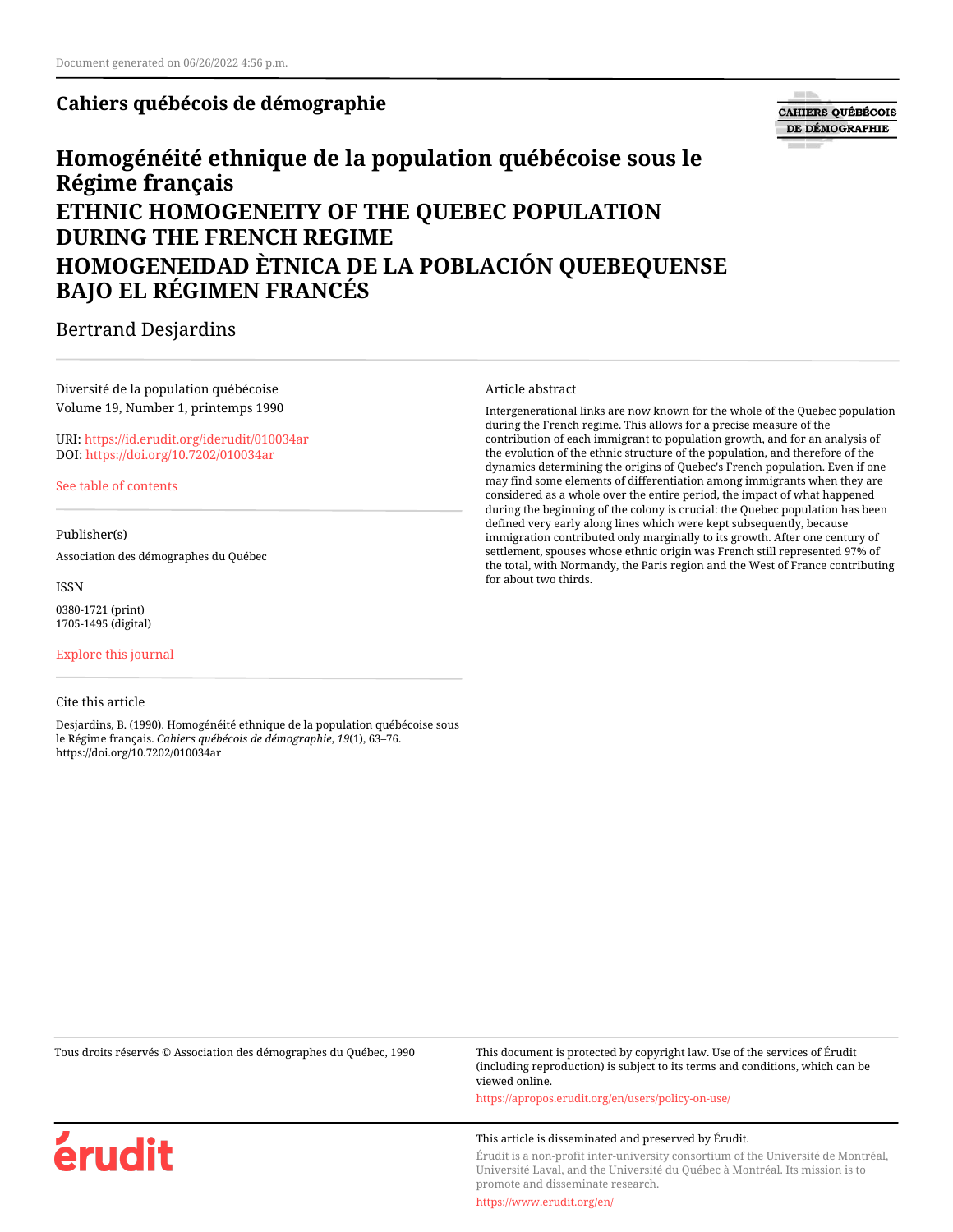## Homogénéité ethnique de la population québécoise sous le Régime français

Bertrand DESJARDINS<sup>\*</sup>

La notion d'homogénéité d'une population s'entend de diverses façons. Le concept recouvre une réalité complexe, issue à la fois des caractéristiques des individus qui sont venus s'établir sur le territoire et de l'action du milieu, entendu dans son sens le plus large, sur eux et leurs descendants. Dans le cas du Québec ancien, le discours dominant s'est essentiellement axé sur des considérations ethniques, en accordant toute l'importance à la provenance des ancêtres immigrants. Ainsi circonscrite à la question de ses origines, l'homogénéité de la population québécoise sous le Régime français paraît indéniable au vu du décompte systématique des lieux de provenance des immigrants, essentiellement français. Pourtant, un discours récent (Vaugeois, 1988), mettant l'accent sur les quelques centaines d'ancêtres non Français, a cherché à faire passer le Québec ancien pour une terre de diversité, un véritable creuset, à l'instar du «melting pot» américain. La réplique ne s'est pas fait attendre (Charbonneau, 1989). Mais les mythes ont la vie dure, et il paraît opportun d'apporter ici des précisions supplémentaires.

L'image d'uniformité qui se dégage de la prépondérance française chez les immigrants venus au Québec sous le Régime français mérite en effet d'être nuancée. D'une part, la France de l'époque ne formait pas un tout parfaitement homogène, et il

 $\bullet$ Université de Montréal, Département de démographie, Programme de recherche en démographie historique. Le Programme de recherche en démographie historique bénéficie de l'appui financier du Conseil de recherches en sciences humaines du Canada, du Fonds FCAR du Gouvernement du Québec et de l'Université de Montréal. L'auteur désire remercier Réal Bates, André Guillemette et Josée Tassé pour leur aimable et efficace assistance.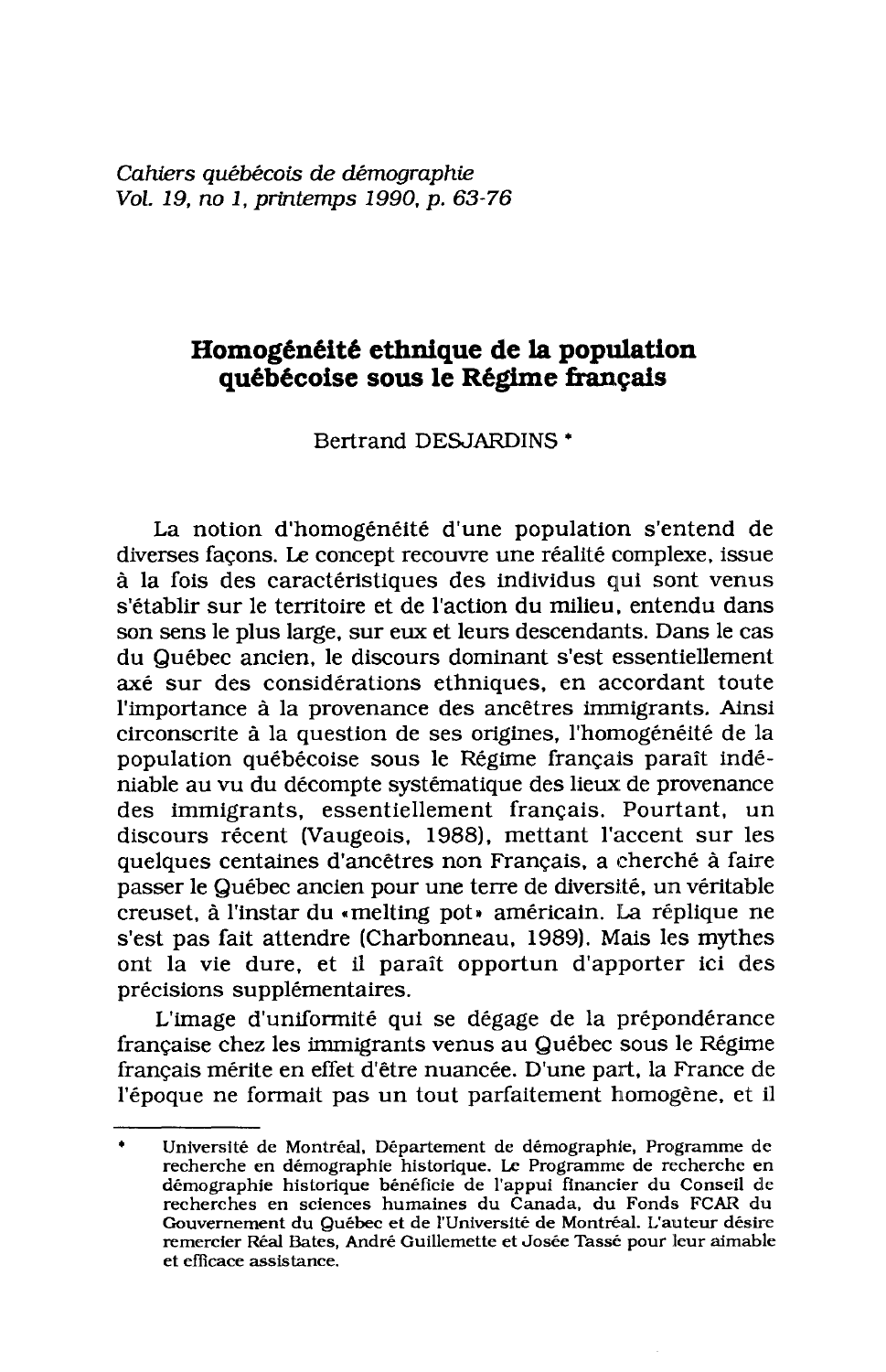importe donc de considérer l'importance relative des différentes régions de provenance. D'autre part, une étude sur les premières générations de pionniers a démontré à quel point les individus se distinguent en termes de descendance en fonction du moment de leur arrivée et de leurs comportements en matière de nuptialité, fécondité, mortalité et migration (Charbonneau et alii, 1987 : 107-125); il en découle que la composition ethnique d'une population, égale au cumul des origines ethniques de chacun de ses membres, peut différer significativement de celle que l'on déduit de la simple répartition de ses ancêtres selon leur origine.

Le présent texte se propose d'ajouter un élément inédit à l'étude de l'immigration fondatrice sous le Régime français en tirant parti des données maintenant disponibles sur les liens intergénérationnels sous le Régime français pour mesurer avec précision la contribution de chaque immigrant au développement de la population. Pour traiter de la question, nous étudierons en premier lieu la descendance des immigrants qui ont fondé le pays selon leur origine. Nous observerons ensuite leurs descendants, qu'il s'agira de caractériser, individuellement et collectivement, en fonction des lieux de provenance de leurs ancêtres. Mais il importe auparavant de présenter les données et de situer globalement l'immigration par rapport à la population d'accueil.

## **DONNÉES**

Les données proviennent du registre de la population du Québec ancien, constitué des dossiers biographiques informatisés de tous les individus qui se sont intégrés au peuplement de souche européenne depuis la fondation de la colonie (Légaré, 1981). Circonscrit dans un premier temps à la période antérieure à 1766, celui-ci s'appuie sur près de 300 000 actes de baptême, mariage et sépulture se rapportant à 200 000 individus environ. Structuré et géré de façon à donner accès à l'information à l'échelle tant des individus que des familles et des généalogies, le registre permet de situer précisément chacun en fonction de ses ancêtres et de ses descendants (Desjardins, 1985).

Le sujet étudié ici conduit à ne retenir parmi l'ensemble des immigrants que ceux qui ont été en situation de contribuer à la reproduction, soit ceux qui se sont établis en famille. Au moment de réaliser le travail, l'identification de ces immigrants était complète pour l'ensemble du Régime français, à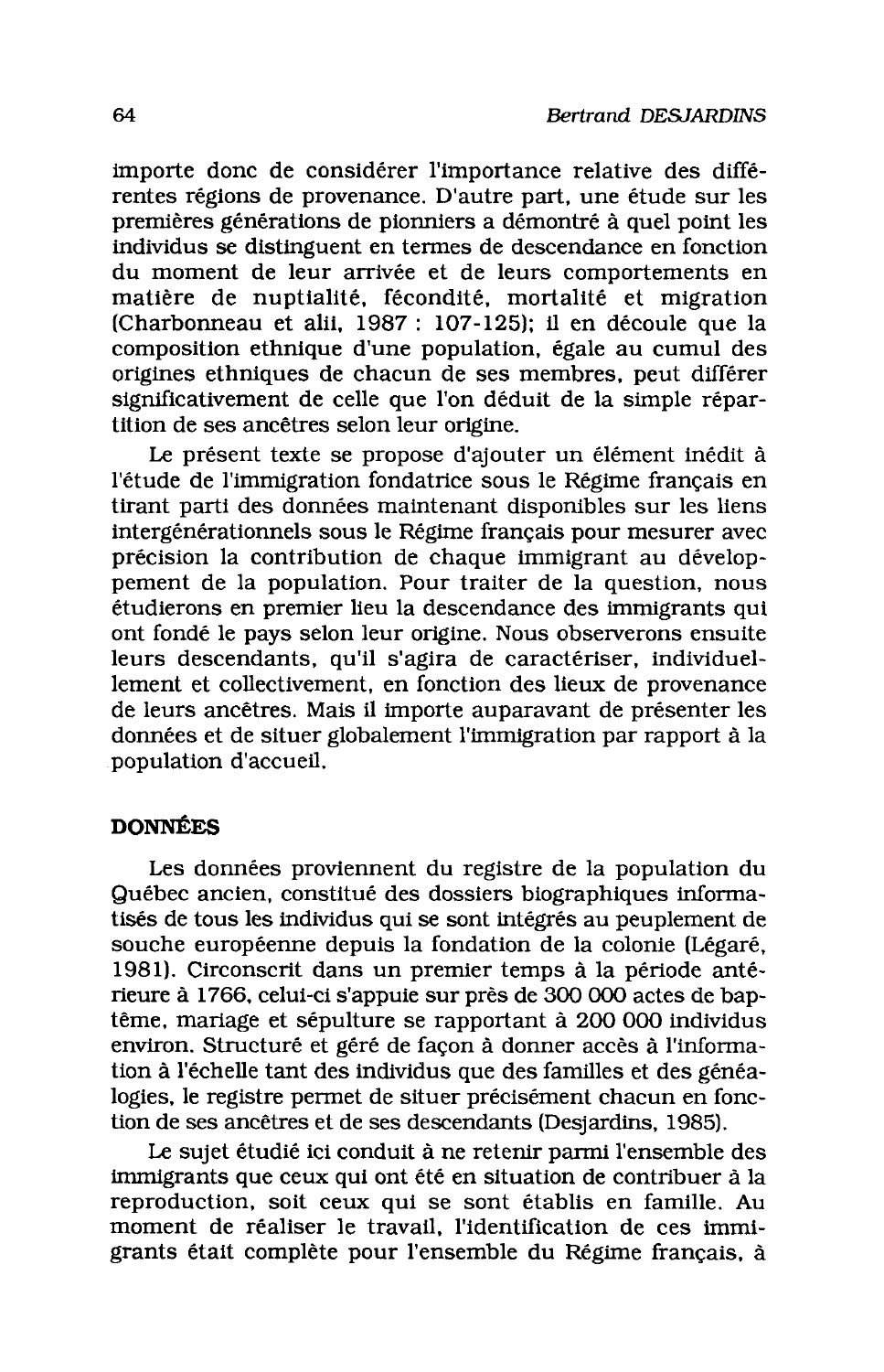l'exception de quelques cas problèmes et d'une fraction des Acadiens arrivés en couple vers la fin de la période. Les chiffres sont amplement précis pour les besoins de la démonstration. mais ne doivent donc pas être considérés comme définitifs<sup>1</sup>.

Les origines proviennent des déclarations consignées dans les actes concernant les individus. Les Français sont répartis en neuf grandes régions définies en fonction des provinces et anciens diocèses (Programme de recherche en démographie historique, 1980 : 157-163). L'origine ne correspond alors pas forcément au lieu de naissance : ce peut être souvent la dernière résidence, puisque ce qui importe pour le rédacteur, c'est avant tout la paroisse où l'immigrant est le mieux connu et qui lui sert en quelque sorte de référence. Par contre, les non-Français, Acadiens inclus, sont désignés globalement en fonction de leur ethnie ou de leur pays de naissance; par analogie, sont retenus ici les Amérindiens qui, par mariage, se sont intégrés au peuplement blanc. Les individus sont classés soit selon leur date de premier mariage au Canada, soit, lorsqu'ils ont immigré en famille, selon celle de leur arrivée.

Seule sera considérée la descendance dite «utile», celle qui importe dans le contexte puisqu'elle est constituée de ceux parmi les descendants qui se sont mariés. Les filiations non fournies par les actes de mariage ont été complétées à l'aide des contrats ou de déclarations de parenté entre témoins dans les registres ou dans un acte notarié. Manquent pour l'instant les filiations concernant un enfant illégitime quand les parents ne se sont pas ensuite mariés entre eux; comme dans la plupart des cas, l'enfant décédait rapidement, cette omission ne porte pas à conséquence ici.

## PROPORTION D'IMMIGRANTS PARMI LES MARIÉS

Autant d'immigrants se sont établis en famille au cours des dernières décennies du Régime français que durant la période du peuplement par les pionniers, avant 1680<sup>2</sup>. Pourtant, il

 $\mathbf{1}$ Certains choix, par exemple l'exclusion des immigrants qui sont euxmêmes enfants d'immigrants, ont été faits en fonction du contexte propre à l'étude. Par ailleurs, les données ont été extraites du registre plus récemment que celles qu'utilise Hubert Charbonneau pour le texte qui apparaît dans ce numéro de la revue. C'est pourquoi les effectifs et catégories pris en compte ici ne correspondent pas exactement aux siens.

 $\overline{2}$ Pour une présentation détaillée de l'immigration fondatrice selon l'origine et la date d'établissement des immigrants, on se référera au texte de Hubert Charbonneau.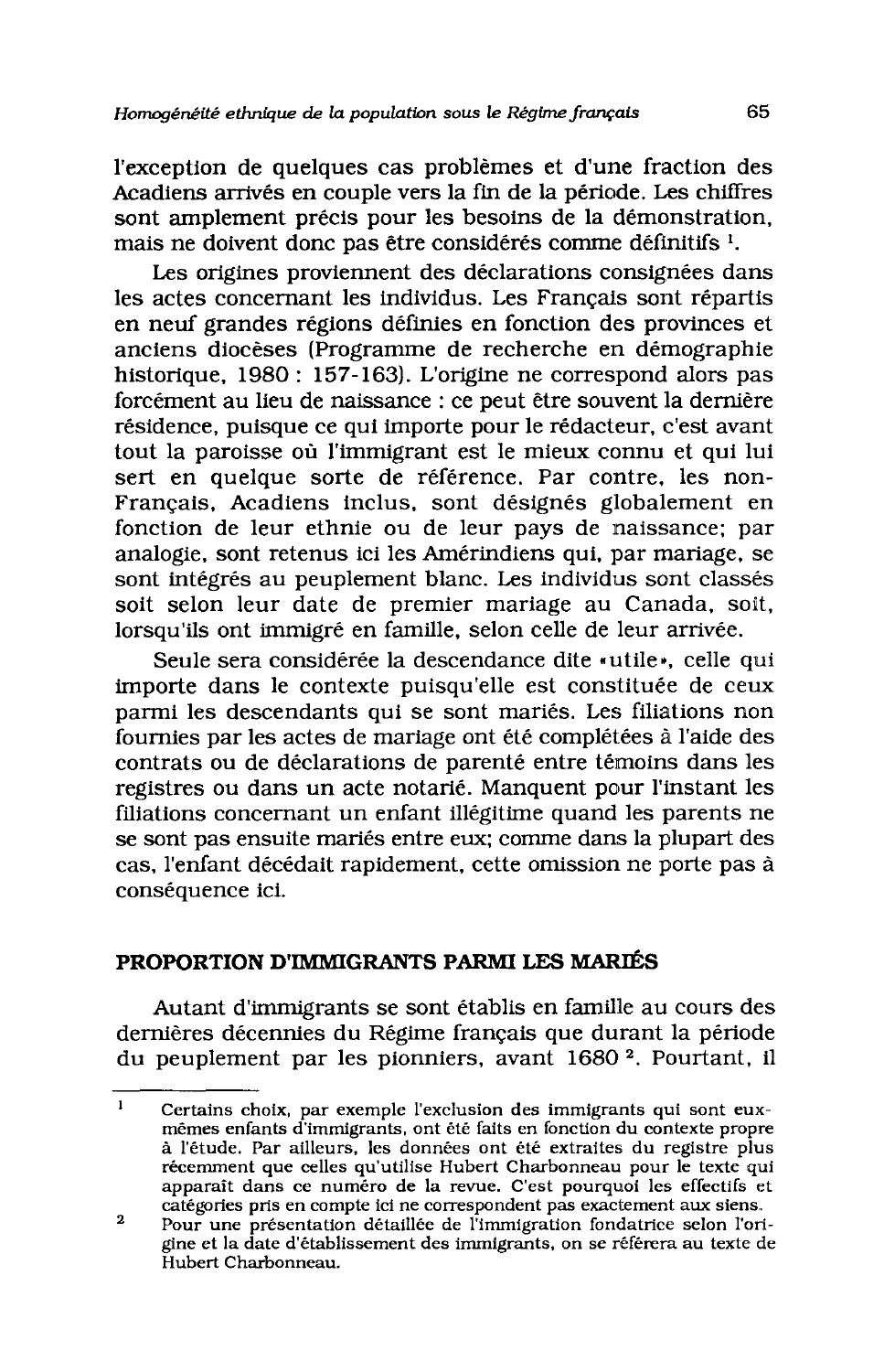s'agit de deux réalités tout à fait différentes. Totalement immigrante au départ, par définition, puisqu'elle prenait possession d'un territoire inhabité par les Blancs. la population de la colonie est devenue au fil du temps un amalgame d'«étrangers» et de Canadiens: le rythme de cette évolution relève des conditions avant présidé au peuplement du pays.

La prise en compte de l'ensemble des sujets d'acte de mariage permet de suivre cette évolution en situant les effectifs de nouveaux arrivants par rapport à la population qu'ils rejoignent. Très majoritairement nés hors du pays jusqu'en 1675, les sujets d'acte de mariage sont dans la moitié des cas canadiens dès la période 1675-1679 (figure 1). La baisse de la fraction des immigrants se poursuit jusqu'aux premières décennies du XVIIIe siècle pour se stabiliser autour de 9 % à 10 %; au début de la guerre de Sept Ans, elle remonte à 15 %. On peut en conclure que dès la fin du XVIIe siècle, un nouvel arrivant se fondait au sein d'une population très majoritairement canadienne. Étant donné l'interruption presque totale de l'immigration féminine, l'évolution de l'ensemble réflète essentiellement celle des hommes: les non-Canadiennes ne représentent que 1 % à 2 % des mariées de 1690 à 1755. Sur l'ensemble du Régime français, 16 % des sujets d'acte de mariage sont nés à l'étranger : 26 % des hommes, mais seulement 6 % des femmes.



LES SUJETS D'ACTE DE MARIAGE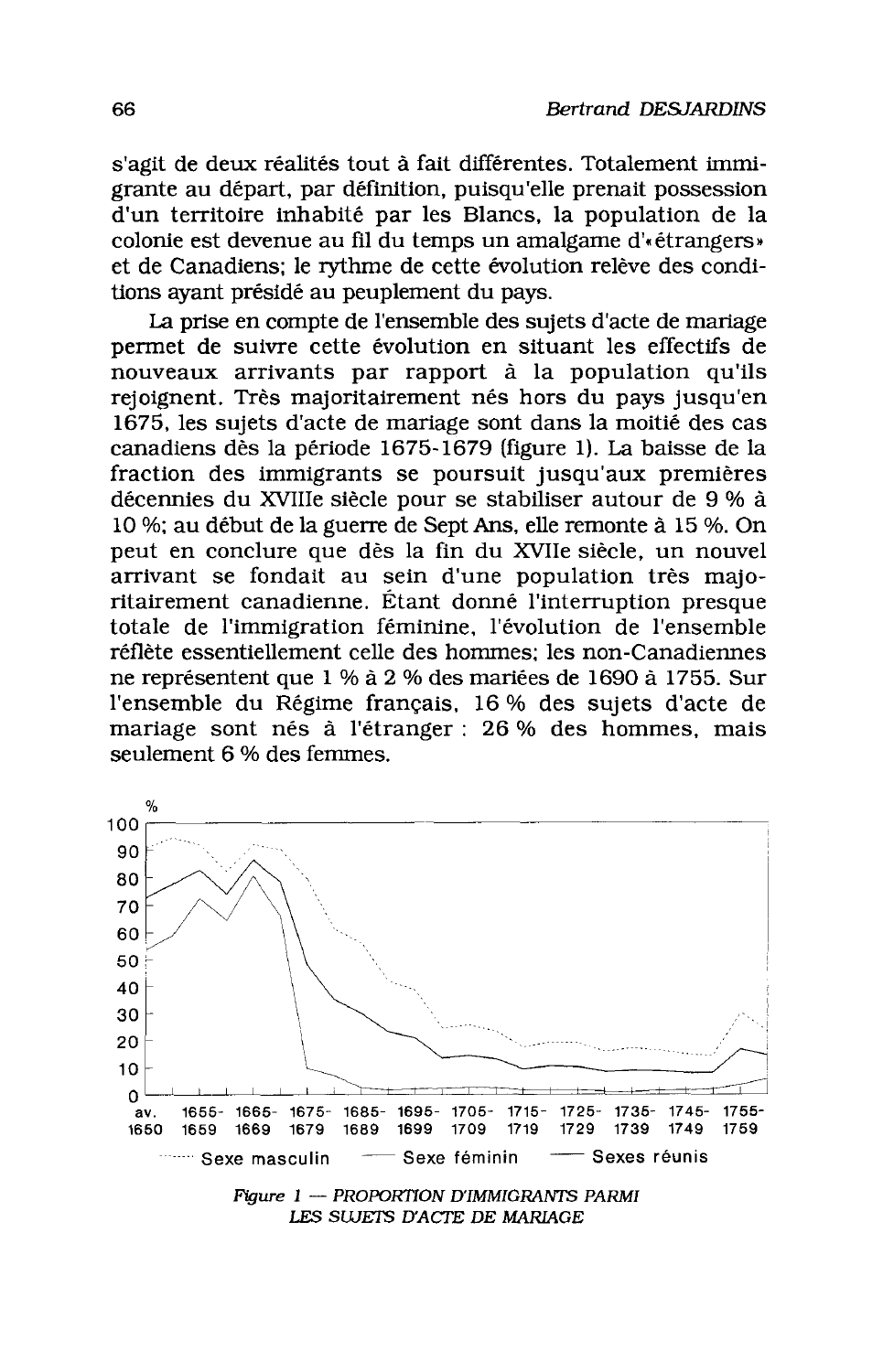## Homogénéité ethnique de la population sous le Régime français

Ces proportions livrent une caractéristique de base du peuplement du Québec ancien. Comme, dès le début du XVIIIe siècle. les immigrants ne représentent plus qu'une faible partie des personnes qui amorcent leur vie reproductive, le pays s'est développé essentiellement de son propre mouvement naturel. après un afflux initial d'immigrants. C'est donc par le biais de leur descendance que s'exerce principalement l'influence de ceux-ci, d'où l'importance des différences individuelles qui se manifestent à ce propos.

## DESCENDANCE DIFFÉRENTIELLE

La contribution des quelque 10 000 immigrants aux origines de la population paraît d'emblée fort inégale puisque près de la moitié d'entre eux n'ont aucun enfant qui se marie avant 1766 (tableau 1). Cette constatation n'étonne pourtant pas puisqu'un nombre important sont exclus a priori, ayant entamé trop tardivement leur vie reproductive; mais elle illustre le rôle déterminant joué par le moment de l'arrivée. À l'opposé, 77 atteignent le demi-millier et les plus prolifiques dépassent même 2000 individus dûment identifiés. Les différences selon le sexe réflètent l'interruption à peu près complète de l'immigration féminine dès 1675 : moins d'une femme sur deux n'a pas dix descendants, alors que c'est le cas de sept hommes sur dix; une sur trois en compte 50 et plus contre un sur dix chez les immigrants.

Chaque immigrant compte en moyenne 25 descendants et chaque immigrante près du triple, de sorte que, globalement, leur descendance utile dépasse les 340 000. Étant donné qu'une personne peut descendre de plusieurs immigrants, on obtient une mesure plus signifiante en introduisant une pondération en fonction du nombre de générations qui séparent l'ancêtre de sa progéniture. Les moyennes deviennent alors égales à 4.1 pour les hommes et 9.5 pour les femmes, pour un total de 52 800 individus distincts, soit le nombre de Canadiens qui ont formé une union avant 1766.

Le facteur temps conditionne la «performance» des immigrants selon leur origine : les Normands, établis en moyenne en 1690 mais forts d'un contingent venu du Perche dans les tout premiers temps de la colonie, comptent 79 descendants en moyenne; ceux qui sont venus du Sud, par contre, souvent des soldats démobilisés à la Conquête, se sont établis en 1732 en moyenne et ont moins de 7 descendants (tableau 2). De même.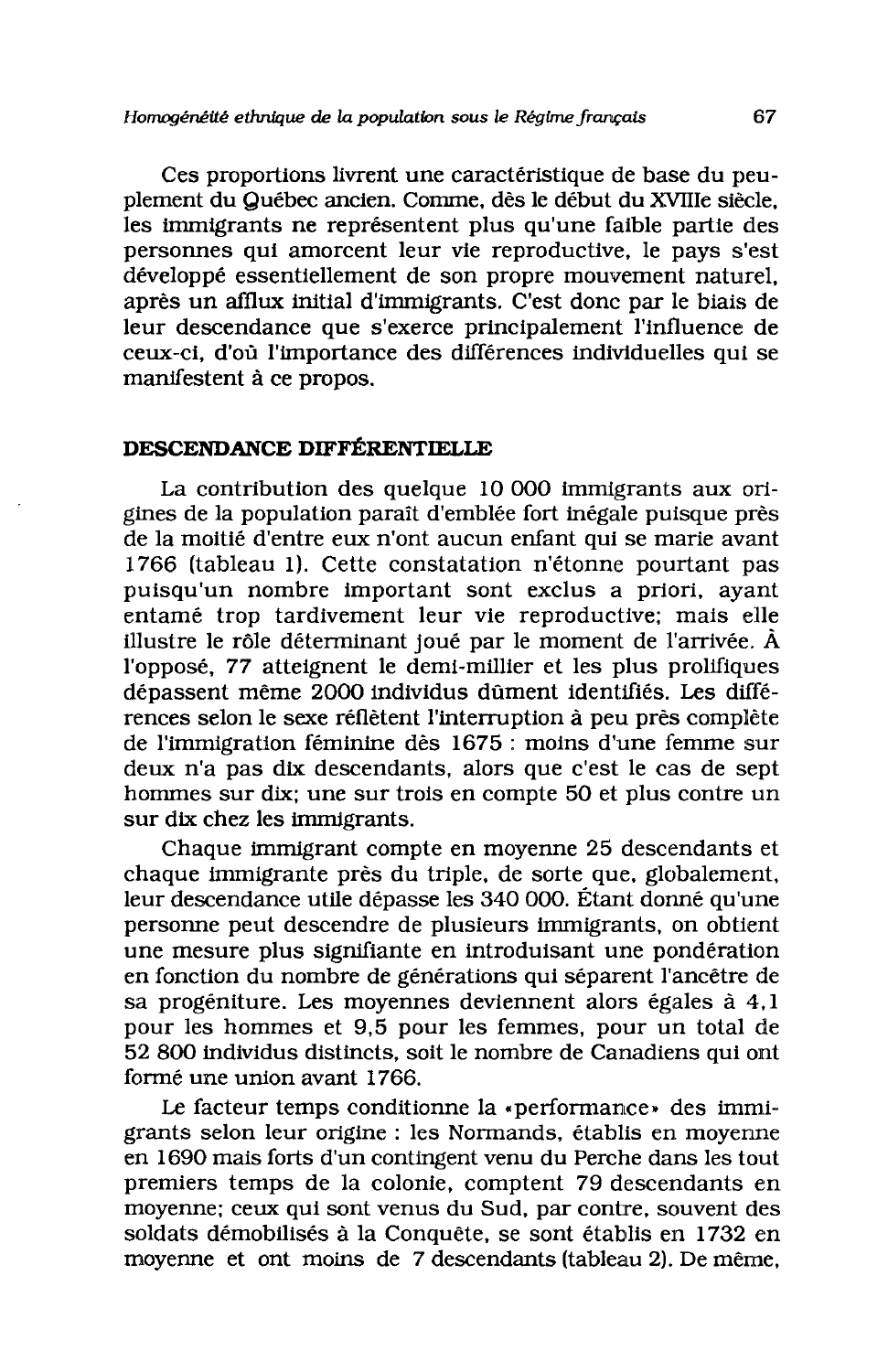|             | Hommes |      | Femmes |      | Ensemble |      |  |
|-------------|--------|------|--------|------|----------|------|--|
|             | N      | %    | N      | %    | N        | %    |  |
| Aucun       | 4092   | 51.9 | 690    | 31.9 | 4782     | 47.6 |  |
| $1 - 9$     | 1604   | 20,3 | 317    | 14.7 | 1921     | 19.1 |  |
| $10 - 49$   | 1219   | 15,4 | 403    | 18,7 | 1622     | 16,1 |  |
| $50 - 99$   | 461    | 5,8  | 320    | 14.8 | 781      | 7.8  |  |
| $100 - 499$ | 474    | 6,0  | 394    | 18,2 | 868      | 8,6  |  |
| $500 +$     | 41     | 0.5  | 36     | 1.7  | 77       | 0.8  |  |
| Total       | 7891   | 100  | 2160   | 100  | 10 051   | 100  |  |

## TABLEAU 1 Répartition des immigrants et des Amérindiens selon le nombre de descendants utiles avant 1766

TABLEAU 2 Descendance utile totale et pondérée<sup>a</sup> des immigrants et des Amérindiens selon l'origine ou le groupe ethnique

| Origine ou             | Année moyenne<br>d'établissement        | Nombre moyen de<br>descendants mariés |         |  |  |
|------------------------|-----------------------------------------|---------------------------------------|---------|--|--|
| groupe ethnique        | ou d'intégration au<br>peuplement blanc | <b>Total</b>                          | Pondéré |  |  |
| Acadie                 | 1749                                    | 2,2                                   | 0,7     |  |  |
| Amérindiens            | 1725                                    | 5,1                                   | 1,2     |  |  |
| <b>Noirs</b>           | 1749                                    | 0                                     | 0       |  |  |
| Anglais                | 1727                                    | 4,3                                   | 1,3     |  |  |
| France                 | 1706                                    | 37,2                                  | 5.2     |  |  |
| <b>Bretagne</b>        | 1719                                    | 14.2                                  | 3,0     |  |  |
| Normandie <sup>b</sup> | 1690                                    | 79,2                                  | 10,3    |  |  |
| Paris                  | 1697                                    | 40.2                                  | 6,3     |  |  |
| Loire                  | 1709                                    | 33,9                                  | 5,2     |  |  |
| Nord                   | 1720                                    | 18,5                                  | 3.4     |  |  |
| Est                    | 1732                                    | 10,1                                  | 1,9     |  |  |
| Ouest                  | 1694                                    | 45,6                                  | 7,4     |  |  |
| Centre                 | 1715                                    | 18.3                                  | 3,7     |  |  |
| Sud                    | 1732                                    | 6,5                                   | 1.6     |  |  |
| Indéterminée           | 1704                                    | 33,7                                  | 4,7     |  |  |
| <b>Autre Europe</b>    | 1737                                    | 17,1                                  | 2,3     |  |  |
| Ensemble               | 1709                                    | 33,9                                  | 5,2     |  |  |

 $^{\tt a}$  En fonction du nombre de générations qui séparent le descendant de son ancêtre. Un enfant compte pour un demi, un petit-enfant pour un quart, un arrière-petit-enfant pour un huitième et ainsi de suite.<br>b Inclut le Perche.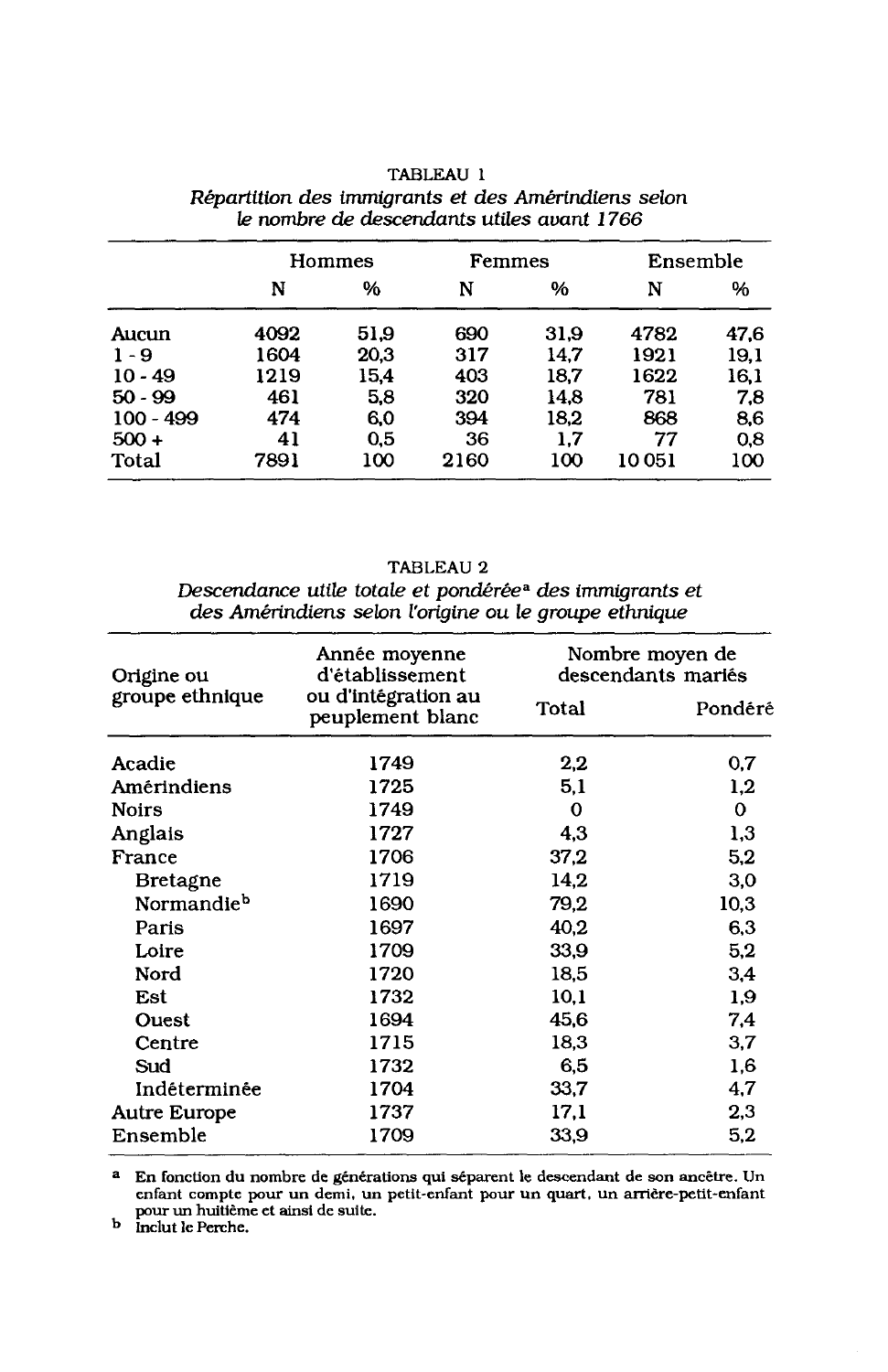les Anglais, les Amérindiens et, surtout, les Acadiens se situent bien en-dessous de la moyenne en raison de la date relativement tardive de leur établissement ou de leur intégration au peuplement blanc. Ces écarts sont atténués lorsque l'on introduit la pondération, mais ils demeurent significatifs.

Outre le moment de l'arrivée, l'établissement d'une descendance met en jeu les comportements en matière de nuptialité. fécondité, mortalité et migrations. Ceux-ci sont susceptibles de grandes variations entre les individus et représentent donc un facteur de différenciation non négligeable. Pour s'en convaincre, il suffit d'étudier ceux qui, s'étant établis avant 1715, ont en grande majorité eu le temps de se manifester par le biais du mariage d'un enfant, s'ils avaient à le faire. Alors que plusieurs dépassent la dizaine, 22 % n'ont aucun enfant qui se marie et 12 % n'en ont qu'un; il en découle qu'à peu près le quart des individus en situation de contribuer à la reproduction de la population sont éliminés en une génération ou deux. À l'exception des Amérindiens, pour lesquels on peut croire que la nuptialité au sein de la colonie de leurs enfants mêtis est inférieure à la moyenne, les ancêtres ne se distinguent guère ici selon leur origine.

Les immigrants établis sous le Régime français ont une importance fort inégale, les faits le confirment. Mais comment ces différences se manifestent-elles concrètement dans les caractéristiques des individus et de l'ensemble de la population en termes de leurs origines ? Combien de générations séparent un individu de ses ancêtres immigrants ? Combien a-t-il d'ancêtres immigrants ? Quelle est la composition « ethnique » de la population et comment évolue-t-elle au rythme des entrées ? La richesse de l'observation offerte par le registre permet de répondre à ces questions; il suffit de changer de point de vue en situant les individus par rapport à leurs ancêtres plutôt que le contraire. Dans la logique du propos, il importe de ne retenir ici, rappelons-le, que les mariés. Plus précisément, pour des raisons pratiques, l'observation porte sur les sujets d'acte de mariage, ou de contrat le cas échéant, qui en sont à leur première union; le registre en dénombre 55 111, Canadiens et immigrants : 27 342 hommes et 27 769 femmes. Les couples sans acte de mariage manquent alors; ceux-ci étant relativement peu nombreux, l'omission est sans effet sur les résultats.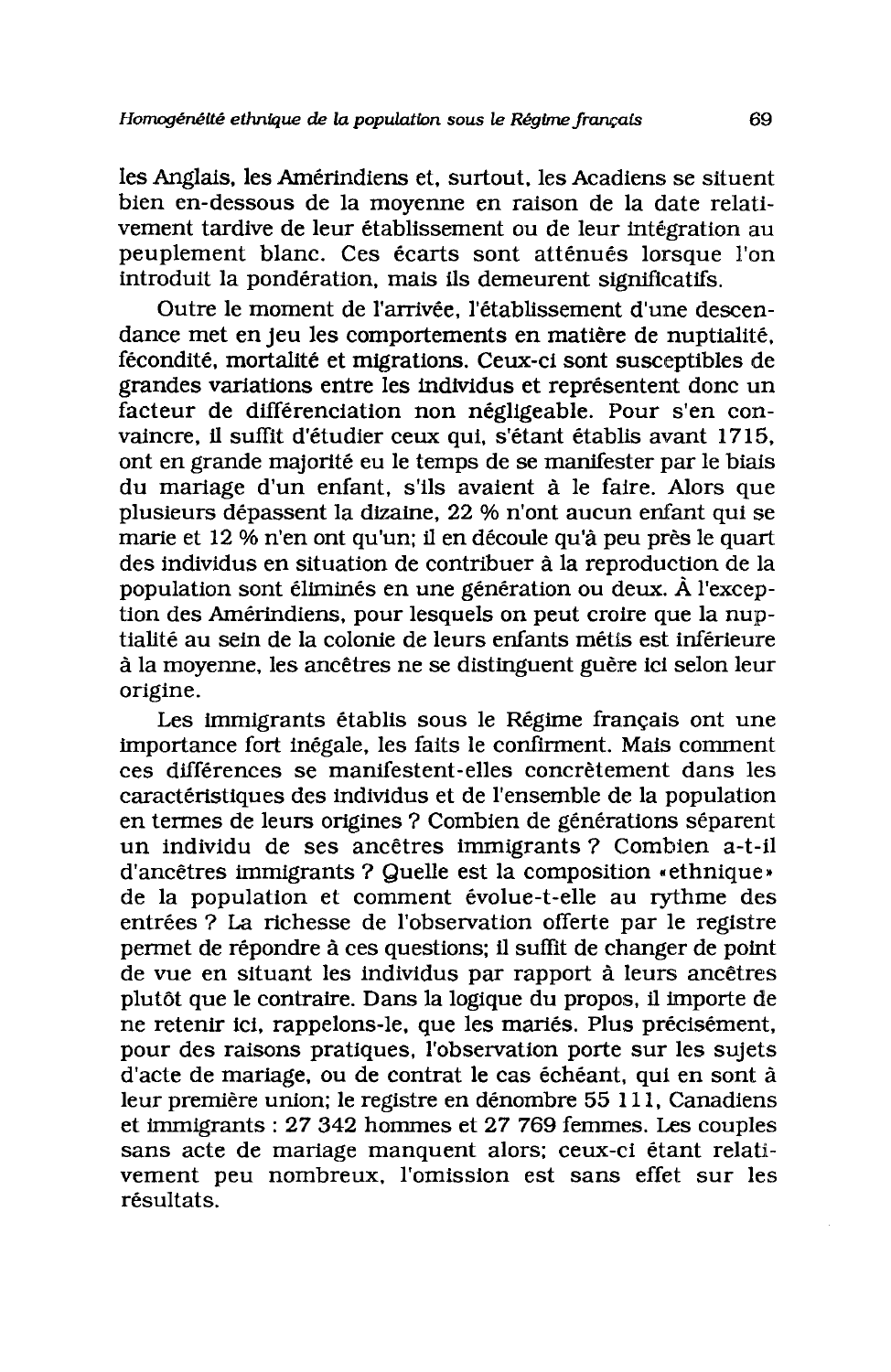## LES INDIVIDUS PAR RAPPORT À LEURS ANCÊTRES

Nous avons vu que l'immigration n'a rapidement joué qu'un rôle secondaire dans le développement de la population québécoise. Cette réalité se répercute sur la distance qui sépare les individus de leurs ancêtres en termes de générations. En considérant qu'un enfant de deux immigrants est de deuxième génération, que l'enfant d'un immigrant et de la fille d'un immigrant est de deuxième génération et demie et ainsi de suite, on calcule que les mariés du Régime français sont en movenne de troisième génération; ceux de la période 1760-1765 atteignent pour leur part la quatrième, ou, si l'on préfère, sont en movenne les arrière-petits-enfants de leurs ancêtres venus de France ou d'ailleurs. Et pourtant, le Canadien de l'époque n'est jamais loin d'au moins un ancêtre immigrant : jusqu'à la fin du XVIIe siècle, toujours plus de 90 % de ceux qui se marient ont au moins un de leurs parents nés hors du pays; avant 1730, virtuellement tous ceux qui ne sont pas enfants sont alors petits-enfants d'immigrant, et c'est encore le cas pour plus de la moitié à la Conquête: aucun Canadien marié sous le Régime français n'est à plus de trois générations d'un ancêtre immigrant (figure 2).

## COMPOSITION ETHNIQUE DE LA POPULATION

Les Canadiens qui se marient avant 1766 comptent en movenne 6.7 ancêtres immigrants distincts; dès 1750-1754. cette moyenne est de huit personnes, et à la toute fin de la période elle atteint la dizaine; un cas extrême descend même de 30 immigrants différents. Comme l'origine ethnique d'un individu représente, selon les termes des recensements canadiens, « le(s) groupe(s) ethnique(s) ou culturel(s) auquel (auxquels) appartenait (appartenaient) le recensé ou ses ancêtres» (Statistique Canada, 1987, p. 35), il importe de prendre en compte tous ces ancêtres, mais en reconnaissant à chacun son importance réelle dans l'ascendance en tenant compte de son éloignement en nombre de générations. Un individu donné sera alors 7/32e anglais, 5/32e normand, 1/2 parisien et 1/8e amérindien, par exemple, la somme de ces fractions donnant toujours l'unité, par définition.

Le cumul des valeurs individuelles livre la composition ethnique de l'ensemble de la population, qu'il est alors possible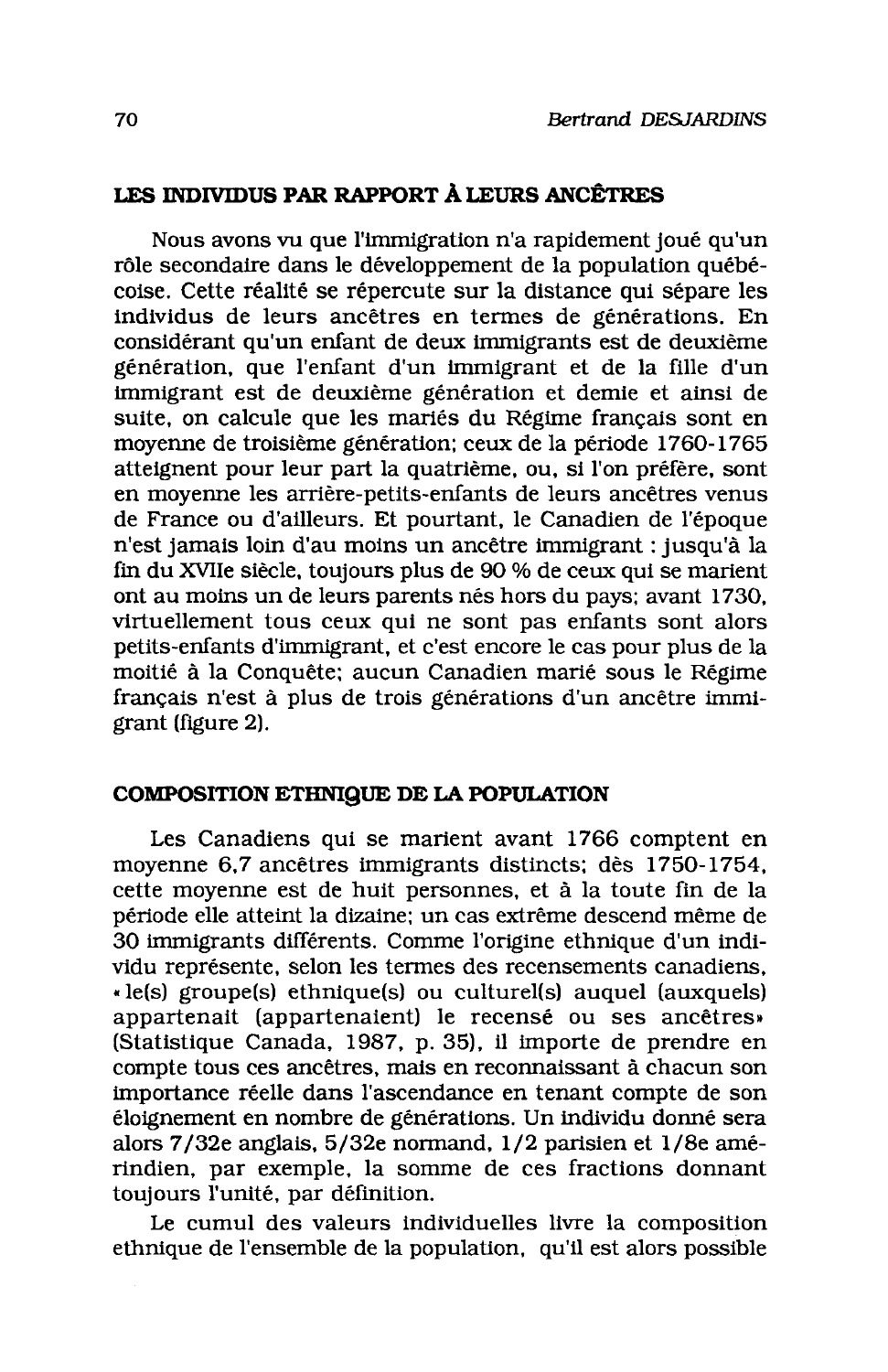





FRANÇAISES DANS L'ASCENDANCE DES MARIÉS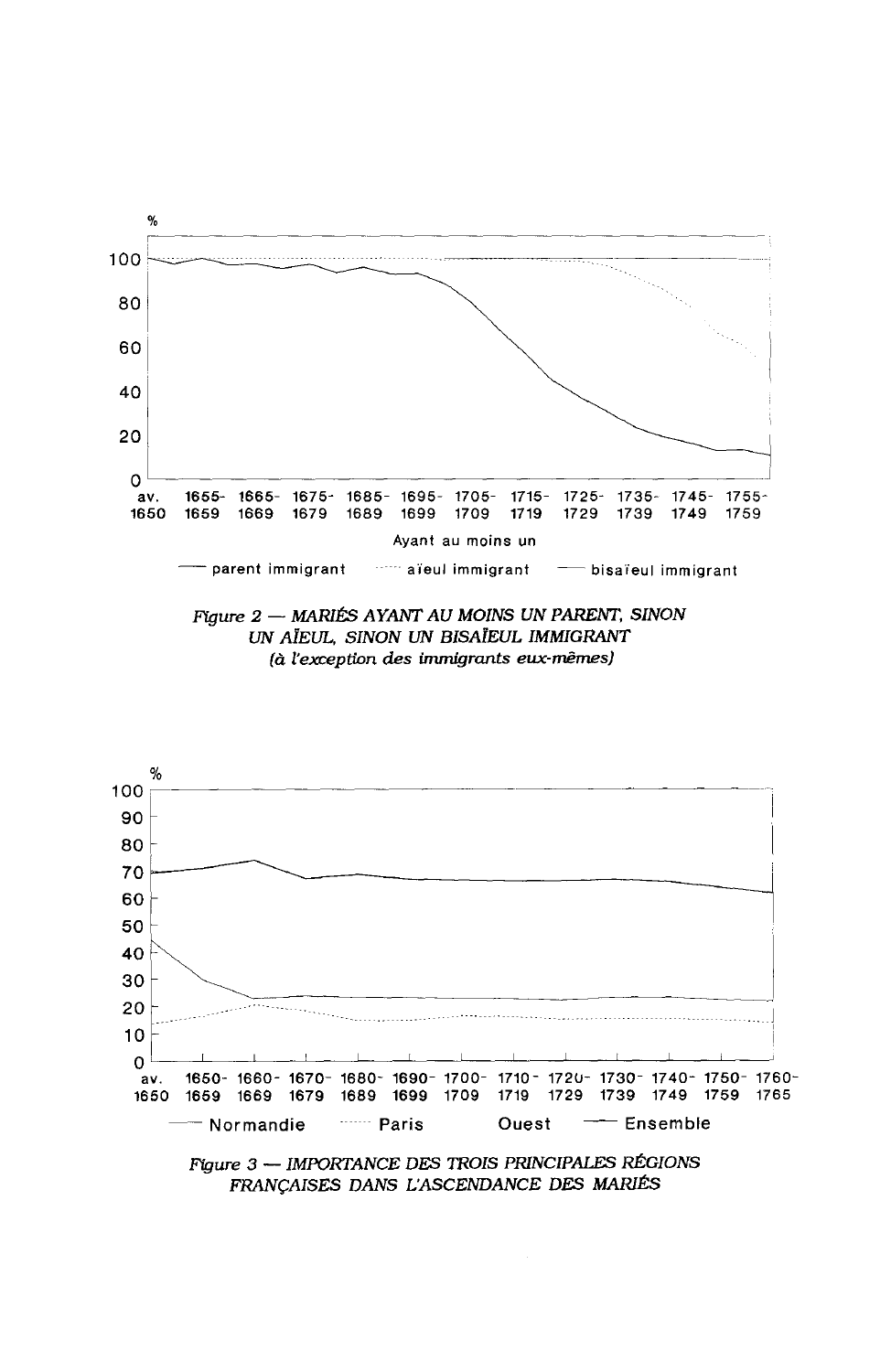| Origine ou<br>groupe ethnique | 1608-1679<br>$\{1\}$ | (2)  | 1680-1699<br>$\Omega$ | (2)  | 1700-1729<br>$\left(1\right)$ | $\left( 2\right)$ | 1730-1765<br>$\left(1\right)$ | (2)      | 1608-1765<br>$\left(1\right)$ | (2)       |
|-------------------------------|----------------------|------|-----------------------|------|-------------------------------|-------------------|-------------------------------|----------|-------------------------------|-----------|
| France                        | 98.8                 | 98.6 | 95.9                  | 98.5 | 82,6                          | 97,2              | 81.9 96.8                     |          | 89,5 97,1                     |           |
| (Principales régions)         |                      |      |                       |      |                               |                   |                               |          |                               |           |
| Normandie <sup>c</sup>        | 23.1                 | 25.4 | 10.5 <sub>1</sub>     | 23.4 | 4.7                           | 22.8              |                               | 8.7 22.6 | 13.2 22.7                     |           |
| <b>Ouest</b>                  | 27.9                 | 26.4 | 31.8                  | 29,5 | 21.4                          | 27.1              | 9.8                           | 26.7     | 20.5 27.1                     |           |
| Paris                         | 17.9                 | 18.7 | 11.1                  | 14.8 | 12.8                          | 16.3              | 8.5                           | 14.9     |                               | 12.6 15.2 |
| Acadie                        | 0.0                  | 0.0  | 0.7                   | 0,1  | 4.9                           | 0.4               | 9.3                           | 0.8      | $4.4^{\circ}$                 | - 0.6     |
| Amérindiens et Noirs          | 0,3                  | 0.3  | 0.4                   | 0,2  | 2.4                           | 0.4               | 2.8                           | 0.3      | 1.6                           | 0.4       |
| Anglais                       | 0.1                  | 0.2  | 2.0                   | 0.3  | 9.2                           | 1.2               | 2.9                           | 1,0      | 2.8                           | 0.9       |
| Autre Europe                  | 0,7                  | 0.8  | 0.9                   | 0,9  | 1,0                           | 0.9               | 3,1                           | 1,1      | 1,7                           | 1.0       |
|                               |                      |      |                       |      |                               |                   |                               |          |                               |           |

#### **TABLEAU 3**

Importance de chaque origine ou groupe ethnique dans l'immigration (1)<sup>a</sup> et dans l'ascendance des mariés (2)<sup>b</sup> selon la période

<sup>a</sup> Pourcentage des immigrants.

b Pourcentage des origines des sujets d'acte de mariage.

<sup>c</sup> Inclut le Perche.

de voir évoluer dans le temps. Elle résulte de l'interaction des facteurs évoqués ci-dessus : l'origine des immigrants, bien sûr, le moment de leur arrivée et les comportements différentiels selon la catégorie. Représentant 89 % de l'ensemble des immigrants, les Français (non acadiens) comptent pour 97 % de l'ascendance des mariés de la période (tableau 3); c'est que, formant près de 98 % des arrivants du XVIIe siècle, ils ont établi une priorité que seul un afflux massif d'immigrants venus d'ailleurs aurait pu effacer.

Cette dynamique joue de la même façon à l'échelle des régions françaises (tableau 3 et figure 3). L'avance prise par les Normands dans les débuts de la colonie leur confère une place qui se maintient tout au long de la période, même s'ils n'ont jamais plus représenté une proportion équivalente des arrivants. De même, l'importance cumulée des trois principales régions des premières décennies se situe toujours au-delà de 60 % des origines des individus qui se marient, alors que leur proportion dans l'immigration au XVIIIe siècle tombe à 30 %.

Par ailleurs, 512 individus, sans être eux-mêmes Amérindiens, comptent au moins un autochtone parmi leurs ancêtres, soit un sur cent: en revanche, la contribution totale des Amérindiens ne dépasse jamais 0,4 %. En réalité, tous les Québécois de vieille souche compteront probablement un jour au moins un Amérindien dans leur arbre généalogique; mais l'importance réelle du phénomène restera toujours négligeable,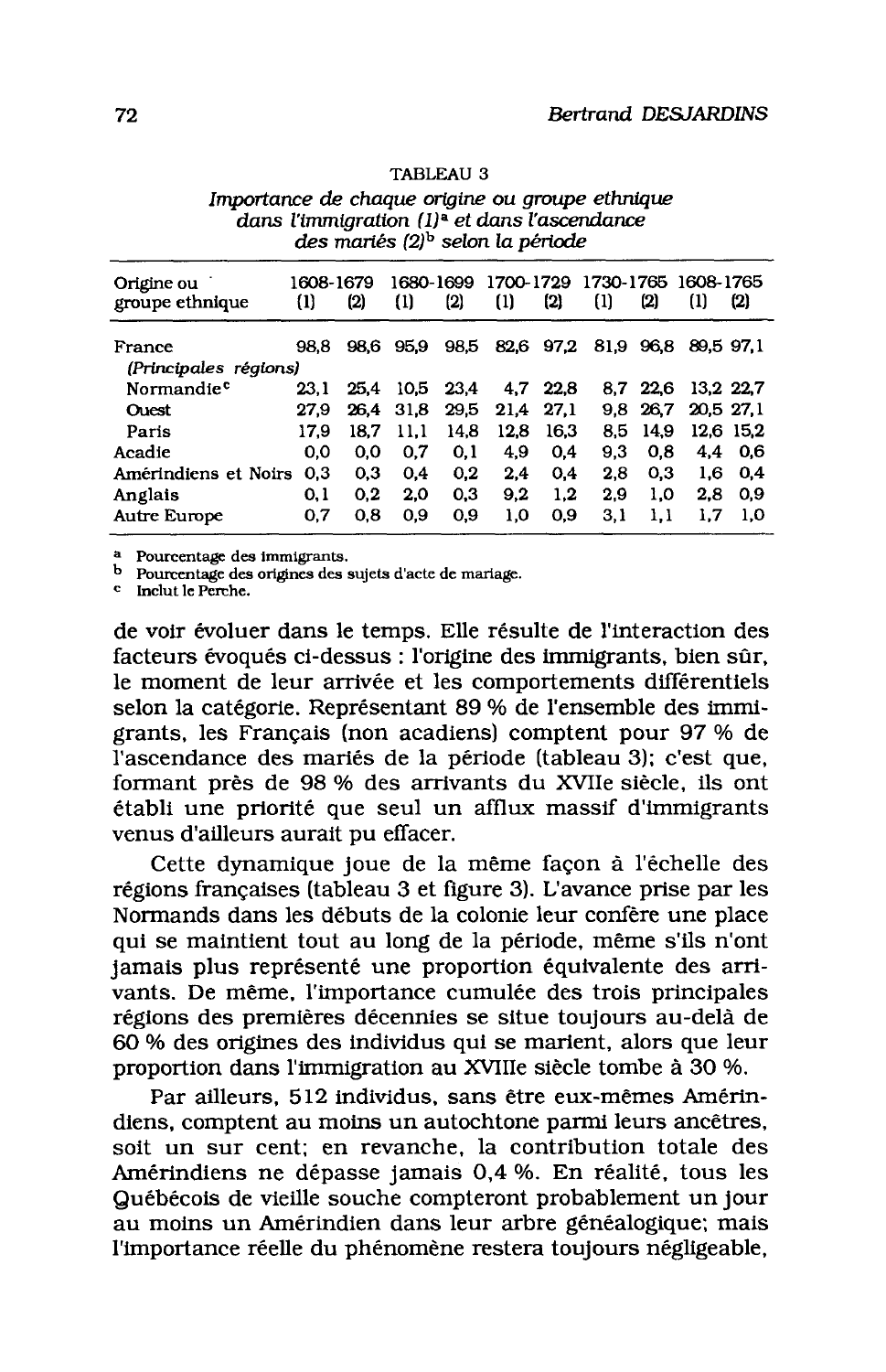n'en déplaise aux amateurs de pittoresque. La succession des générations multiplie inexorablement le nombre d'ancêtres immigrants auxquels se rattache un Québécois de souche. Cette constatation, banale mais très souvent mal comprise, se manifeste dans l'évolution de la proportion des mariages qui impliquent des conjoints ayant au moins un ancêtre commun (figure 4). Étant donné les caractéristiques de catégories importantes d'immigrants, nommément les Filles du roi et les soldats, très peu d'unions ont impliqué des apparentés pendant le premier siècle d'existence de la colonie. Mais dès la décennie 1730-1739, au gré de l'enracinement de la population et de l'homogamie locale, inévitable dans les conditions de l'époque, cette proportion s'est mise à augmenter rapidement, atteignant déjà 16 % en 1765 pour l'ensemble du territoire. Mesurée aujourd'hui, cette proportion serait proche de 100 %, puisqu'il est virtuellement impossible de nos jours pour deux conjoints de vieille souche de ne pas compter un certain nombre d'ancêtres communs. Mais quelle signification faut-il accorder à ce phénomène ?



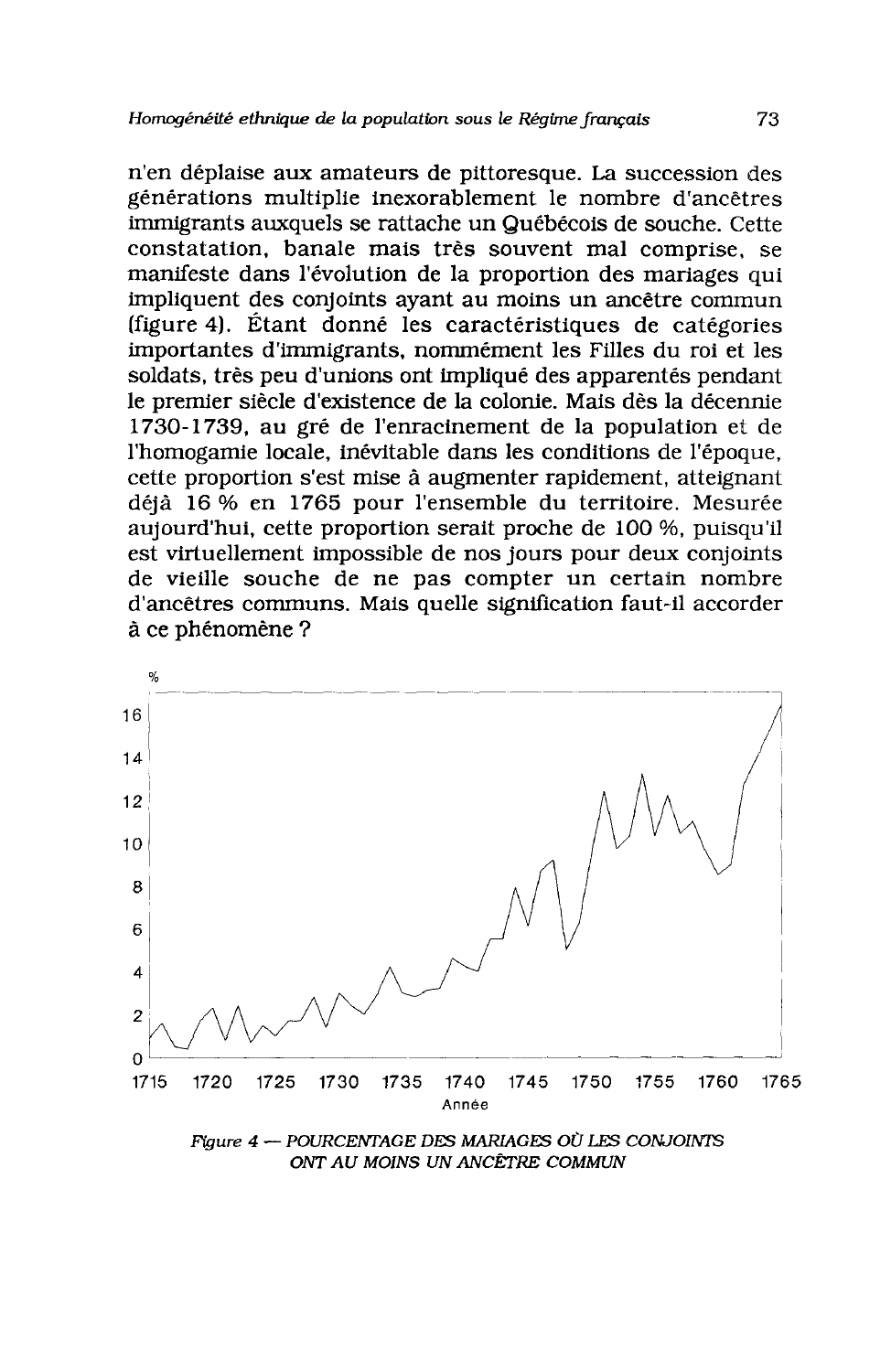#### **CONCLUSION**

Bénéficiant de conditions d'observation disponibles nulle part ailleurs à une telle échelle, on peut chiffrer précisément les caractéristiques de la population du Régime français en termes de ses origines. Au bout de plus d'un siècle de peuplement, les mariés de la fin de la période sont français à 97 %, et la Normandie, la région parisienne et l'Ouest comptent à elles seules pour près des deux tiers de leurs origines. Les résultats sont probants : malgré plusieurs éléments de différenciation au sein des effectifs d'immigrants considérés globalement sur l'ensemble de la période, tout s'est joué dès les premiers temps de la colonie. La population a été définie très tôt en des termes qu'elle devait essentiellement conserver par la suite, parce que l'immigration n'a rapidement joué qu'un rôle secondaire dans son développement. Les comportements propres en matière de reproduction ont certes introduit des différences importantes entre individus, mais elles n'ont pu effacer au plan de l'ensemble le résultat des caractéristiques particulières de l'immigration fondatrice. Et comme le Québec français n'a jamais, jusqu'à récemment, intégré un nombre d'immigrants représentant une proportion significative de ses effectifs. la dynamique existant sous le Régime français s'est perpétuée jusqu'à nos jours. L'approche statistique permet là de faire la part entre l'accumulation de cas individuels et la vision globale et précise du phénomène.

Par ailleurs, on est en droit de s'interroger sur la signification de l'origine ethnique alors que s'accumulent les générations qui séparent un individu de ses ancêtres. Pratiquement laissée à elle-même, la population coloniale a certainement acquis dans le contexte de l'époque des pionniers un caractère propre, défini au gré des difficultés et problèmes. Une plus grande attention ne devrait-elle pas être accordée au rythme et aux conditions de cette canadianisation de la population du Québec sous le Régime français ? Là se dégageraient probablement les paramètres les plus utiles pour la compréhension de la dynamique qui a suivi jusqu'à nos jours.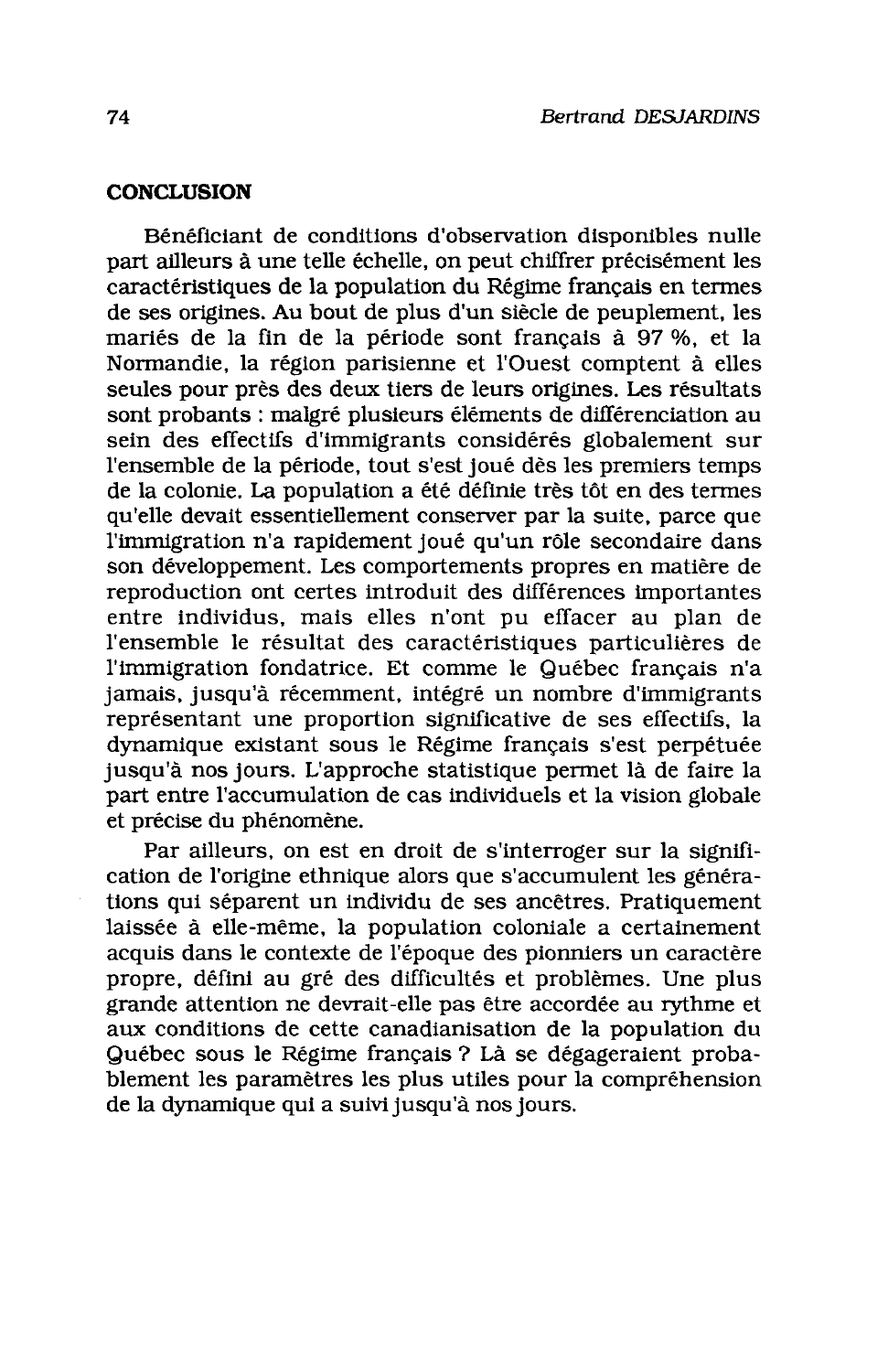## RÉFÉRENCES BIBLIOGRAPHIQUES

- CHARBONNEAU, Hubert et alii, 1987. Naissance d'une population. Les Français établis au Canada au XVIIe siècle. Paris et Montréal. Presses universitaires de France et Les Presses de l'Université de Montréal, 232 pages (INED, Coll. «Travaux et documents», cahier no 118.
- CHARBONNEAU, Hubert, 1989. «...Et pourtant français à 95 pour cent». Mémoires de la Société généalogique canadienne-française, 40, 1, 11-17.
- DESJARDINS, Bertrand, 1985. «Quelques éléments de l'expérience informatique du Programme de recherche en démographie historique». Informatique et prosopographie. Paris, Éditions du CNRS, 159-177.
- LÉGARÉ, Jacques, 1981. «Le Programme de recherche en démographie historique de l'Université de Montréal : fondements. méthodes, moyens et résultats». Études canadiennes/Canadian Studies. 10. 149-182.
- PROGRAMME DE RECHERCHE EN DÉMOGRAPHIE HISTORIQUE. 1980. Du manuscrit à l'ordinateur : dépouillement des registres paroissiaux aux fins de l'exploitation automatique. Ouvrage publié sous la direction d'Hubert Charbonneau et André LaRose, Québec. Ministère des Affaires culturelles, 229 p. (Archives nationales du Québec, coll. «Études et recherches archivistiques», no 3).
- STATISTIQUE CANADA, 1987. Dictionnaire du recensement du Canada, 1986.
- VAUGEOIS, Denis, 1988. «Le Québec, un creuset méconnu». Mémoires de la Société généalogique canadienne-française, 39, 4, 277-290.